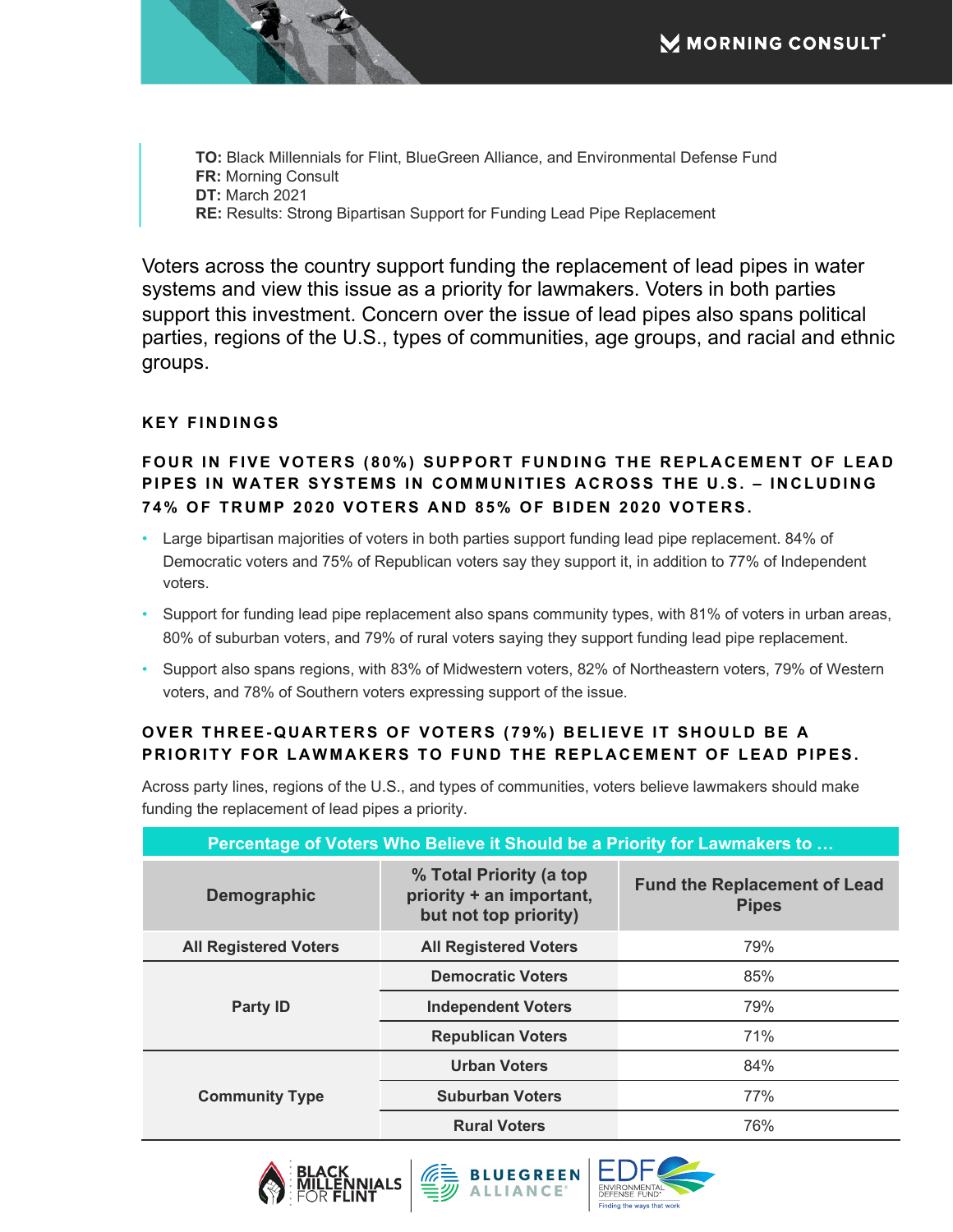| Cont. Percentage of Voters Who Believe it Should be a Priority for Lawmakers to |                                                                              |                                                     |  |  |
|---------------------------------------------------------------------------------|------------------------------------------------------------------------------|-----------------------------------------------------|--|--|
| <b>Demographic</b>                                                              | % Total Priority (a top<br>priority + an important,<br>but not top priority) | <b>Fund the Replacement of Lead</b><br><b>Pipes</b> |  |  |
| Region of the U.S.                                                              | <b>Northeastern Voters</b>                                                   | 80%                                                 |  |  |
|                                                                                 | <b>Midwestern Voters</b>                                                     | 84%                                                 |  |  |
|                                                                                 | <b>Southern Voters</b>                                                       | 74%                                                 |  |  |
|                                                                                 | <b>Western Voters</b>                                                        | 80%                                                 |  |  |

## **A MAJORITY OF VOTERS REPORT CONCERN ABOUT THE ISSUE OF LEAD PIPES IN THE U.S. (81%)**

• Nearly half of voters (47%) say lead pipes in the U.S. are "very concerning."

| Percentage of Voters Who Believe Lead Pipes are Concerning In |                                                                  |          |  |  |
|---------------------------------------------------------------|------------------------------------------------------------------|----------|--|--|
| Demographic                                                   | % Total Concerning (very<br>concerning + somewhat<br>concerning) | The U.S. |  |  |
| <b>All Registered Voters</b>                                  | <b>All Registered Voters</b>                                     | 81%      |  |  |
|                                                               | <b>Democratic Voters</b>                                         | 86%      |  |  |
| <b>Party ID</b>                                               | <b>Independent Voters</b>                                        | 81%      |  |  |
|                                                               | <b>Republican Voters</b>                                         | 76%      |  |  |
| <b>Community Type</b>                                         | <b>Urban Voters</b>                                              | 83%      |  |  |
|                                                               | <b>Suburban Voters</b>                                           | 81%      |  |  |
|                                                               | <b>Rural Voters</b>                                              | 80%      |  |  |
|                                                               | <b>Northeastern Voters</b>                                       | 83%      |  |  |
|                                                               | <b>Midwestern Voters</b>                                         | 84%      |  |  |
| Region of the U.S.                                            | <b>Southern Voters</b>                                           | 80%      |  |  |
|                                                               | <b>Western Voters</b>                                            | 79%      |  |  |
|                                                               | <b>White Voters</b>                                              | 80%      |  |  |
| <b>Race/Ethnicity</b>                                         | <b>Hispanic Voters</b>                                           | 84%      |  |  |
|                                                               | <b>Black Voters</b>                                              | 83%      |  |  |
|                                                               | <b>Asian/other Voters</b>                                        | 85%      |  |  |
| <b>Generation</b>                                             | <b>GenZ Voters</b>                                               | 74%      |  |  |
|                                                               | <b>Millennial Voters</b>                                         | 80%      |  |  |
|                                                               | <b>GenX Voters</b>                                               | 86%      |  |  |
|                                                               | <b>Baby Boomer Voters</b>                                        | 80%      |  |  |